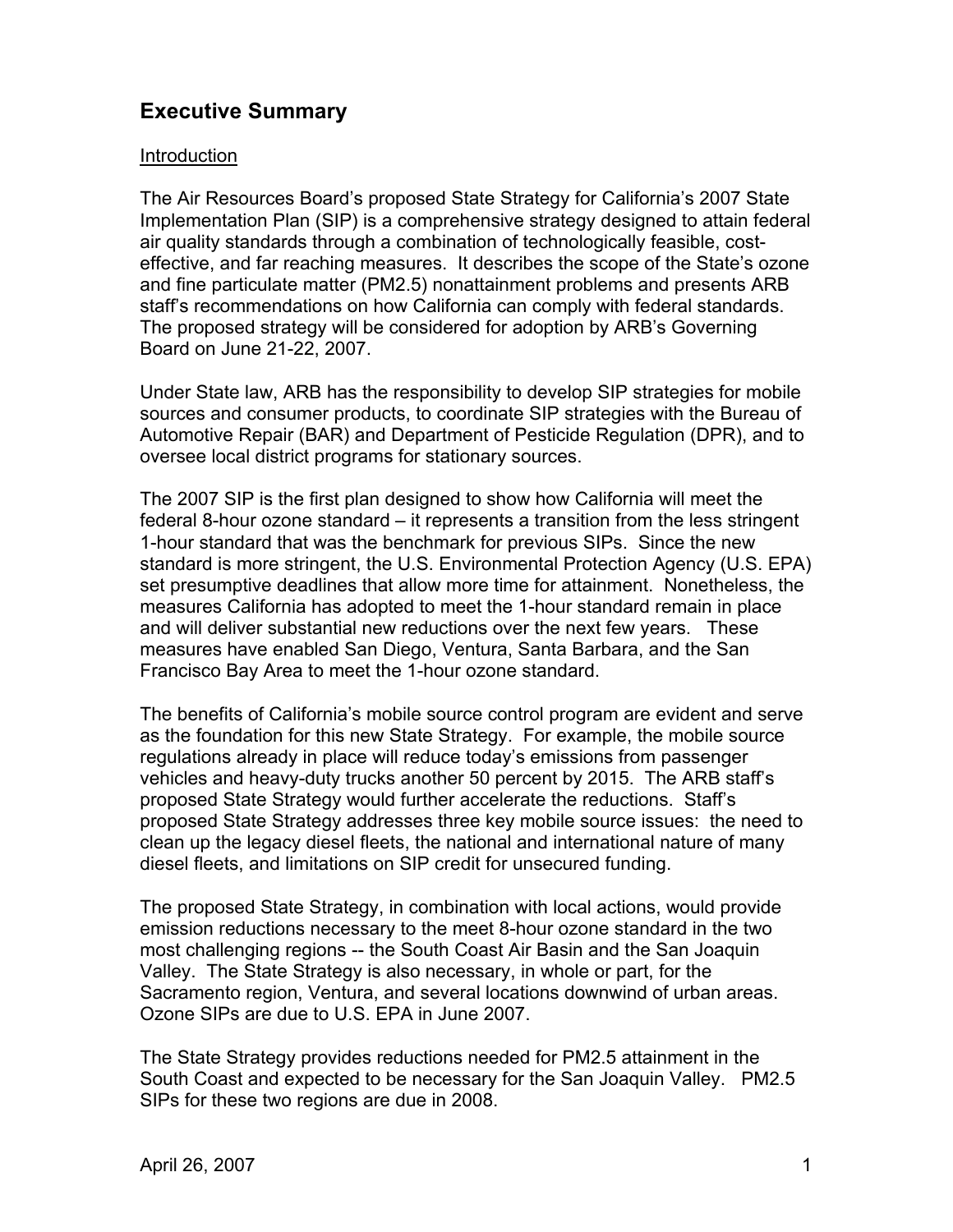Adoption of the State Strategy by the Board would create an enforceable commitment for new emission reductions by the attainment deadline for each region. These commitments reflect the proposed attainment deadlines of 2024 for ozone for the South Coast and San Joaquin Valley and a deadline of 2015 for PM2.5. As in past SIPs, staff has estimated the expected emission reductions from various measures and a schedule for Board consideration. The Board retains the ability to modify staff proposals and achieve the necessary reductions through other measures or mechanisms.

This proposal includes aggregate emission reduction commitments for 2014 for South Coast and San Joaquin Valley PM2.5, and for 2020 and 2023 for South Coast and San Joaquin Valley ozone. The commitments precede the attainment deadline by one year in order to comply with federal SIP requirements. Staff may propose additional commitments for Board consideration in the future to the extent necessary. A PM2.5 SIP is under development by the San Joaquin Valley District and on track for adoption in 2008. The South Coast has proposed early adoption of a PM2.5 SIP in parallel with the ozone SIP due this year.

The 2023 commitment for ozone includes the long-term emission reductions needed for ozone attainment in the South Coast and San Joaquin Valley under the "new technology" provisions of the Clean Air Act (section 182(e)(5)). Staff proposes that ARB take on the full legal commitment for these reductions with the understanding that advances in technology for sources under local air districts' jurisdiction should contribute to future reductions. Until new mobile and stationary technologies become available, we propose to defer the issue of how to apportion long-term emission reduction obligations among responsible agencies. This issue will be revisited in future SIP updates. In the meantime, ARB would be responsible for all the long-term reductions upon SIP approval.

#### Proposed Mobile Source Strategy

The mobile source strategy has two distinct components – more stringent standards for new engines and cleanup of existing fleets. For passenger vehicles, ARB's Low Emission Vehicle Program ensures that new vehicles entering the fleet are exceptionally clean. The challenge is maintaining low emission levels over time and getting the oldest, dirtiest remaining vehicles off the road as soon as possible. The State Strategy proposes improvements to Smog Check and expansion of vehicle scrap programs to achieve these goals.

The biggest mobile source challenge is cleaning up legacy fleets of diesel engines – including trucks, construction and farm equipment, ships and locomotives. Emissions of NOx (nitrogen oxides) from diesel engines contribute to both ozone and PM2.5 levels. Emissions of SOx (sulfur oxides) from ships are a significant contributor to PM2.5 levels. Directly emitted particulate matter from diesel engines contributes to PM2.5 levels. ARB has adopted a number of measures to reduce emissions from diesel fleets under ARB's 2000 Diesel Risk Reduction Plan and 2006 Goods Movement Emission Reduction Plan.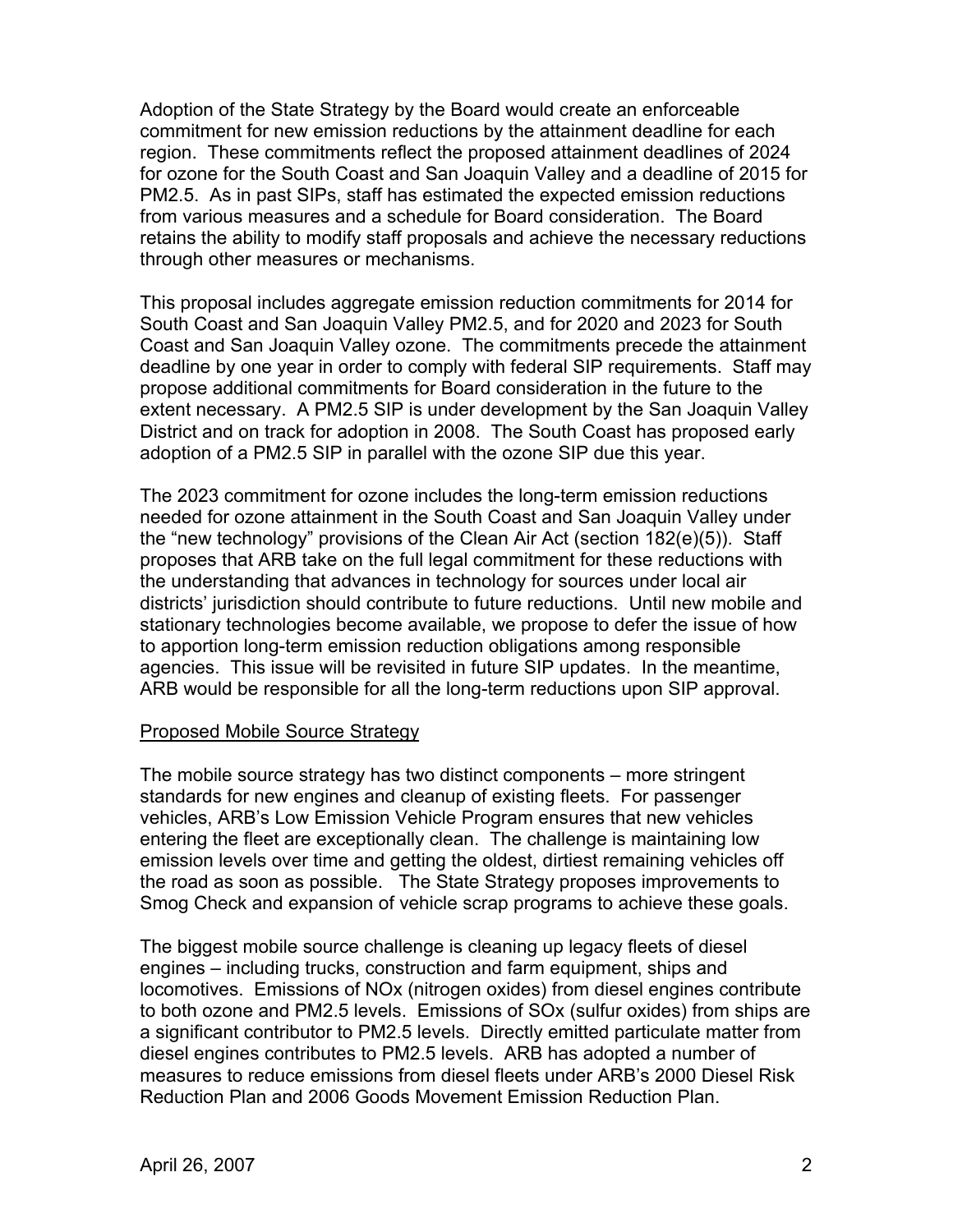The proposed State Strategy would incorporate measures from these plans into the California SIP. This includes new measures for port trucks, statewide truck fleets, ships traveling and in port, locomotives, and harbor craft. These measures would accelerate introduction of newer, cleaner engines and, where available, require retrofit controls. The cost of these measures will be in the billions of dollars but these reductions are necessary to meet air quality standards and reduce the health and economic impacts of air pollution in California.

The mobile source reductions rely primarily on regulatory actions by ARB, BAR, and U.S. EPA. International actions to require cleaner new ship engines and retrofits are also part of the longer-term strategy. Actions by the ports and private sector and public funding would complement the regulatory strategies. However, the enforceable SIP obligation to achieve the specified emission reductions would rest with the Board.

The Board's authority to regulate mobile sources varies by category and circumstance. Under California law, the Board can set new engine standards for mobile sources, but federal preemptions and practical limitations apply to many diesel engines categories. For example, under the federal Clean Air Act, only U.S. EPA can set new engine standards for locomotives and construction and farm equipment equipped with off-road engines less than 175 horsepower. In the case of new heavy-duty diesel trucks and other new and in-use off-road engines, ARB may establish emission standards, but must obtain a waiver/authorization from U.S. EPA before it can enforce such regulations. The interstate nature of trucking makes national standards for new trucks a practical necessity. While not admitting preemption, we recognize that U.S. EPA has the responsibility to represent California's interests in the international standard setting process for ocean-going ships. In short, ARB must rely on the federal action to set the new technology standards that form much of the basis for ARB staff's proposed measures to accelerate cleanup of legacy diesel fleets.

The timing of federal standards is an important part of the picture. California can only accelerate the introduction of cleaner technology once cleaner engines are available. The cleanest NOx standards phase in for trucks in 2010 and between 2013-2017 for various types of construction and other off-road equipment. U.S. EPA has proposed more stringent NOx standards for new locomotives that would begin in 2017. ARB staff continues to make the case that these standards need to be implemented prior to 2014. While the interim standards now in place are contributing to current progress, the magnitude of the reductions needed in the South Coast and San Joaquin Valley will ultimately require the cleanest technology in every diesel engine application.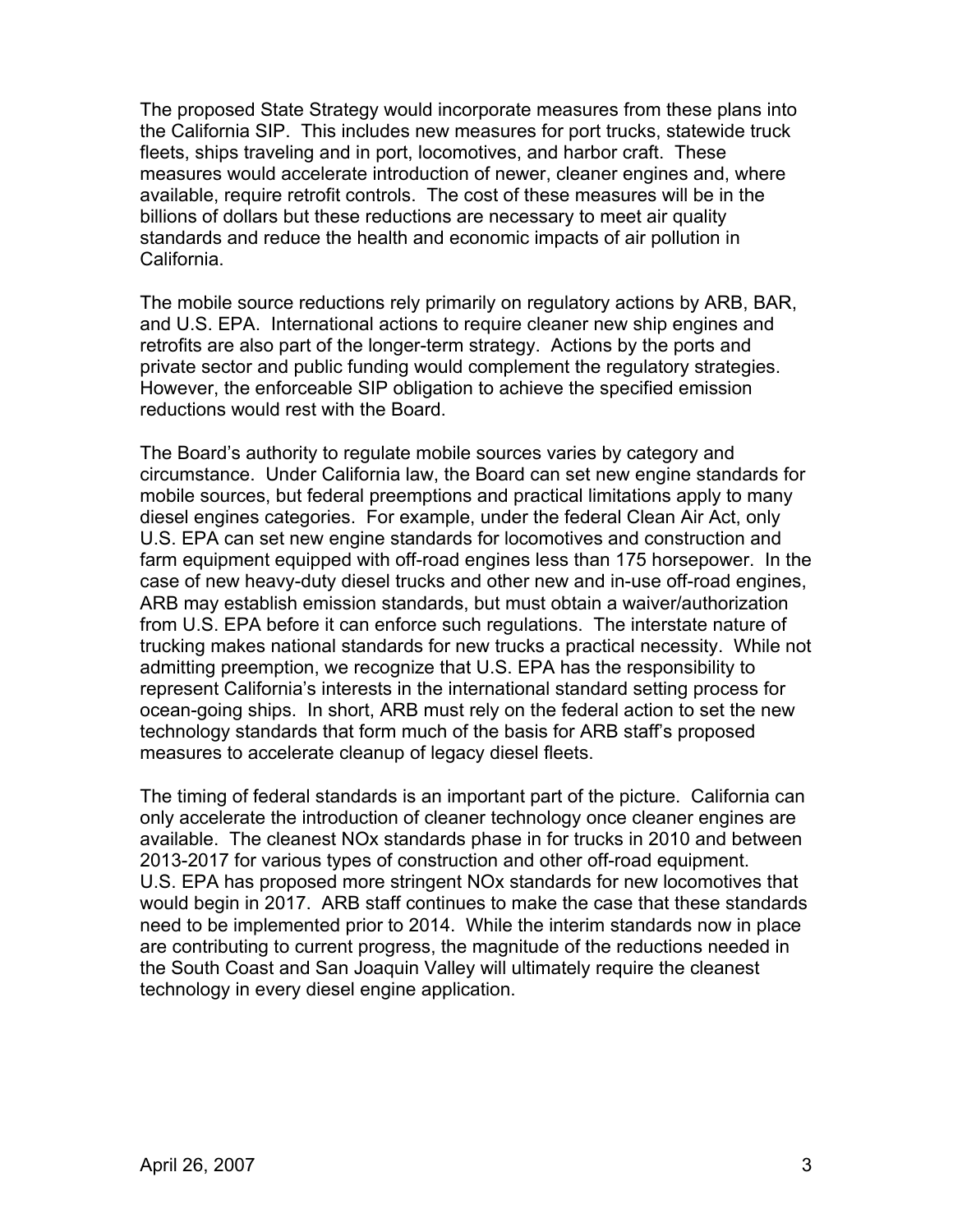The proposed mobile source strategy and SIP commitments are described in Chapter 3. Individual measures are described in more detail in Chapter 5. The figure below shows the decrease in emissions for passenger vehicles, heavyduty trucks, and construction equipment between now and 2014 with the proposed State Strategy. Due to increasingly more stringent mobile source controls, emissions from these categories are all on a downward trend, despite growth in population, travel, and the economy. The new measures in the proposed State Strategy would accelerate these emissions reductions. ARB staff is proposing an aggressive new emission reduction commitment of 122 tons per day of NOx reductions in the South Coast by 2014 in order to meet the region's PM2.5 attainment needs. This would bring the total mobile source NOx reductions achieved between 2006 and 2014 to about 450 tons per day.



In contrast to passenger vehicles, trucks, and construction equipment that show substantial emission decreases with natural fleet turnover, locomotive and ships show an increase in emissions without the proposed State Strategy. Locomotive emissions have been decreasing in the South Coast due to the accelerated introduction of the cleanest current technology (Tier 2). However, as shown below, growth overtakes this benefit by 2014. The proposed State Strategy includes a measure to accelerate introduction of the next generation of clean technology once U.S. EPA adopts its proposed new Tier 4 standards. The 2014 benefits assume Tier 4 engines becoming available in 2012. The 70 percent reduction projected for 2020 is based on the proposed measure to accelerate the introduction of Tier 4 locomotives to California.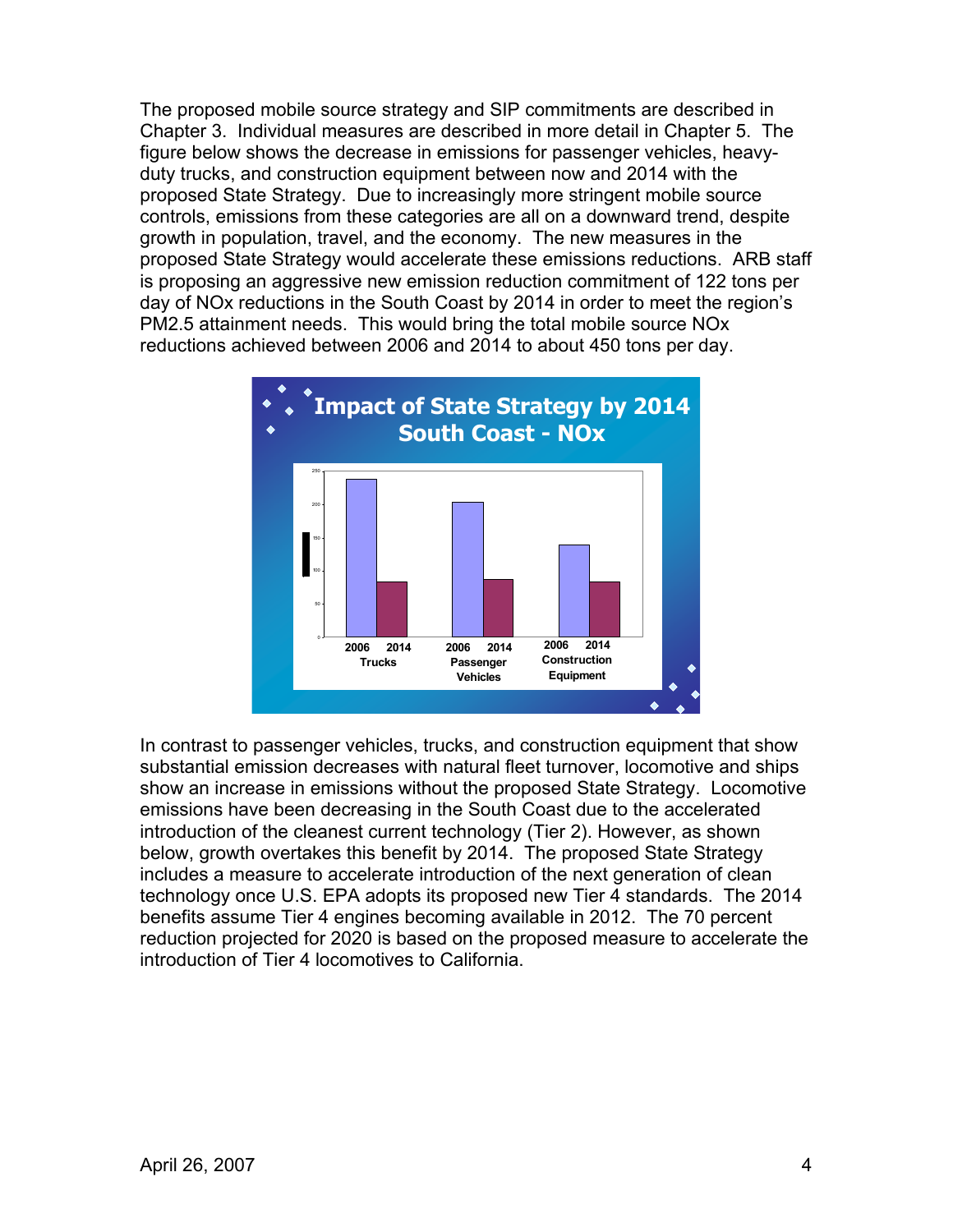

Ocean-going ships show an even greater increase in emissions without the State Strategy. Ship engines are largely uncontrolled, and growth in goods movement through California ports will exacerbate this problem. The figure below shows the benefits of the proposed State Strategy in the South Coast.



# Proposed Consumer Products Strategy

Consumer products are expected to become the largest source of reactive organic gas (ROG) emissions in the South Coast and the third largest source in the San Joaquin Valley by 2020. The magnitude of the emissions indicates that additional controls for this sector remain important, even though the average photochemical reactivity of the ROG emissions from consumer products is about one-third that of motor vehicle exhaust. The proposed State Strategy would continue ARB's commitment to reduce ROG emissions from consumer products.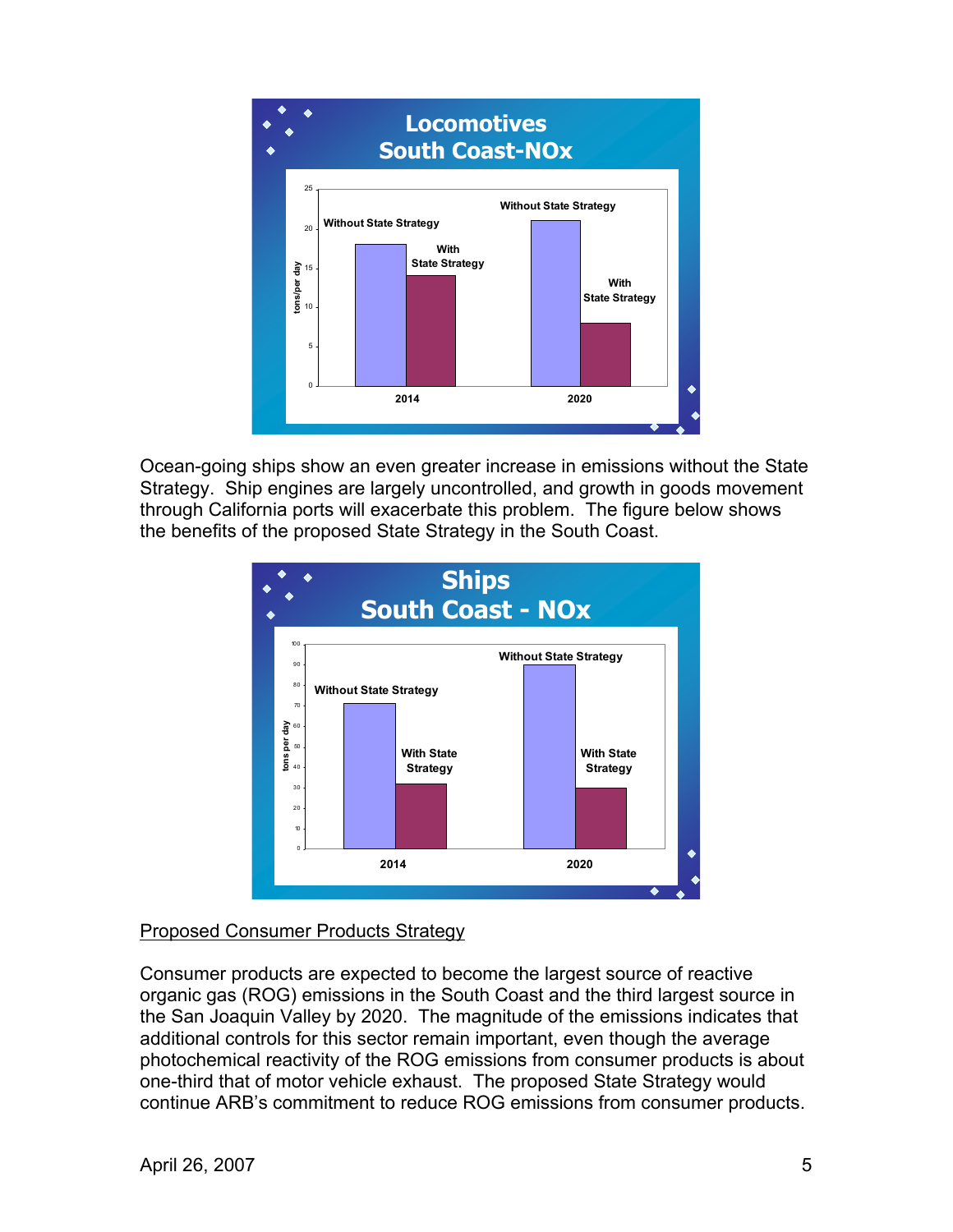Two new phases of control are proposed. One is under development for Board consideration by 2008 and the other between 2010 and 2012. As part of ARB's longer-term strategy, staff also proposes to explore additional market-based mechanisms to encourage the development, distribution, and purchase of cleaner, very low, or zero emitting products.

The table below shows the expected reductions from the proposed State Strategy in 2014 for South Coast and San Joaquin Valley. The benefits of the State Strategy will increase over time. The expected reductions in 2020 and 2023, along with the proposed timeframes for staff development, Board consideration, and implementation of the these measures is found in Chapter 3.

|                                                        | <b>South Coast</b>    |            | San Joaquin<br><b>Valley</b> |                  |
|--------------------------------------------------------|-----------------------|------------|------------------------------|------------------|
| <b>Proposed New SIP Measures</b>                       | <b>NO<sub>x</sub></b> | <b>ROG</b> | <b>NOx</b>                   | <b>ROG</b>       |
| <b>Passenger Vehicles</b>                              | 14.4                  | 17.7       | 3.8                          | 6.5              |
| Smog Check Improvements (BAR)                          | 12.0                  | 10.5       | 3.3                          | 2.9              |
| <b>Expanded Vehicle Retirement</b>                     | 2.4                   | 2.8        | 0.5                          | 0.7              |
| Modifications to Reformulated Gasoline Program         |                       | 4.4        |                              | 2.9              |
| <b>Heavy-Duty Trucks</b>                               | 47.3                  | 5.1        | 61.4                         | 6.4              |
| Cleaner In-Use Heavy-Duty Trucks                       | 47.3                  | 5.1        | 61.4                         | 6.4              |
| <b>Goods Movement Sources</b>                          | 49.4                  | 0.7        | 7.2                          | 0.5              |
| Ship Auxiliary Engine Cold Ironing & Clean Technology  | 18.5                  | $-$        | --                           | $-$              |
| <b>Cleaner Main Ship Engines and Fuel</b>              | 20.0                  |            |                              |                  |
| <b>Port Truck Modernization</b>                        | 2.0                   |            |                              |                  |
| Accelerated Intro. of Cleaner Line-Haul Locomotives    | 4.3                   | 0.7        | 7.2                          | 0.5              |
| Clean Up Existing Harbor Craft                         | 4.6                   | $-$        | $-$                          | <b>NYQ</b>       |
| <b>Off-Road Equipment</b>                              | 10.5                  | 2.7        | 3.7                          | 0.9              |
| Cleaner In-Use Off-Road Equipment (e.g., Construction) | 10.5                  | 2.7        | 3.7                          | 0.9              |
| <b>Cleaner In-Use Agricultural Equipment</b>           | <b>NYQ</b>            | <b>NYQ</b> | <b>NYQ</b>                   | <b>NYQ</b>       |
| <b>Other Off-Road Sources</b>                          | 0.4                   | 6.6        | 0.1                          | 3.5              |
| New Emission Standards for Recreational Boats          | 0.4                   | 4.2        | 0.1                          | 1.3              |
| Expanded Off-Road Rec. Vehicle Emission Standards      |                       | 2.4        |                              | $2.2\phantom{0}$ |
| <b>Additional Evaporative Emission Standards</b>       | --                    | NYQ.       | $-$                          | <b>NYQ</b>       |
| Vapor Recovery for Above Ground Storage Tanks          | --                    | <b>NYQ</b> | $-$                          | <b>NYQ</b>       |
| <b>Areawide Sources</b>                                | --                    | 12.9       | --                           | 5.7              |
| <b>Consumer Products Program</b>                       | --                    | 12.9       | $-$                          | 3.2              |
| Pesticides: DPR 2008 Regulation                        | --                    | <b>NYQ</b> | $-$                          | 2.5              |
| <b>Emission Reductions from Proposed New Measures</b>  | 122                   | 46         | 76                           | 23               |

## **Expected Emission Reductions from Proposed New SIP Measures (tons per day)**

**South Coast and San Joaquin Valley -- 2014** 

NYQ = Not Yet Quantified. BAR = Bureau of Automotive Repair. DPR = Dept. of Pesticide Regulation

Locomotives measure relies on U.S. EPA rulemaking and industry agreement to accelerate fleet turnover. Note: Emission reductions reflect the combined impact of regulations and supportive incentive programs. Emission reduction estimates for each proposed measure are shown for informational purposes only. Actual emission reductions from any particular measure may be greater than or less than the amounts shown.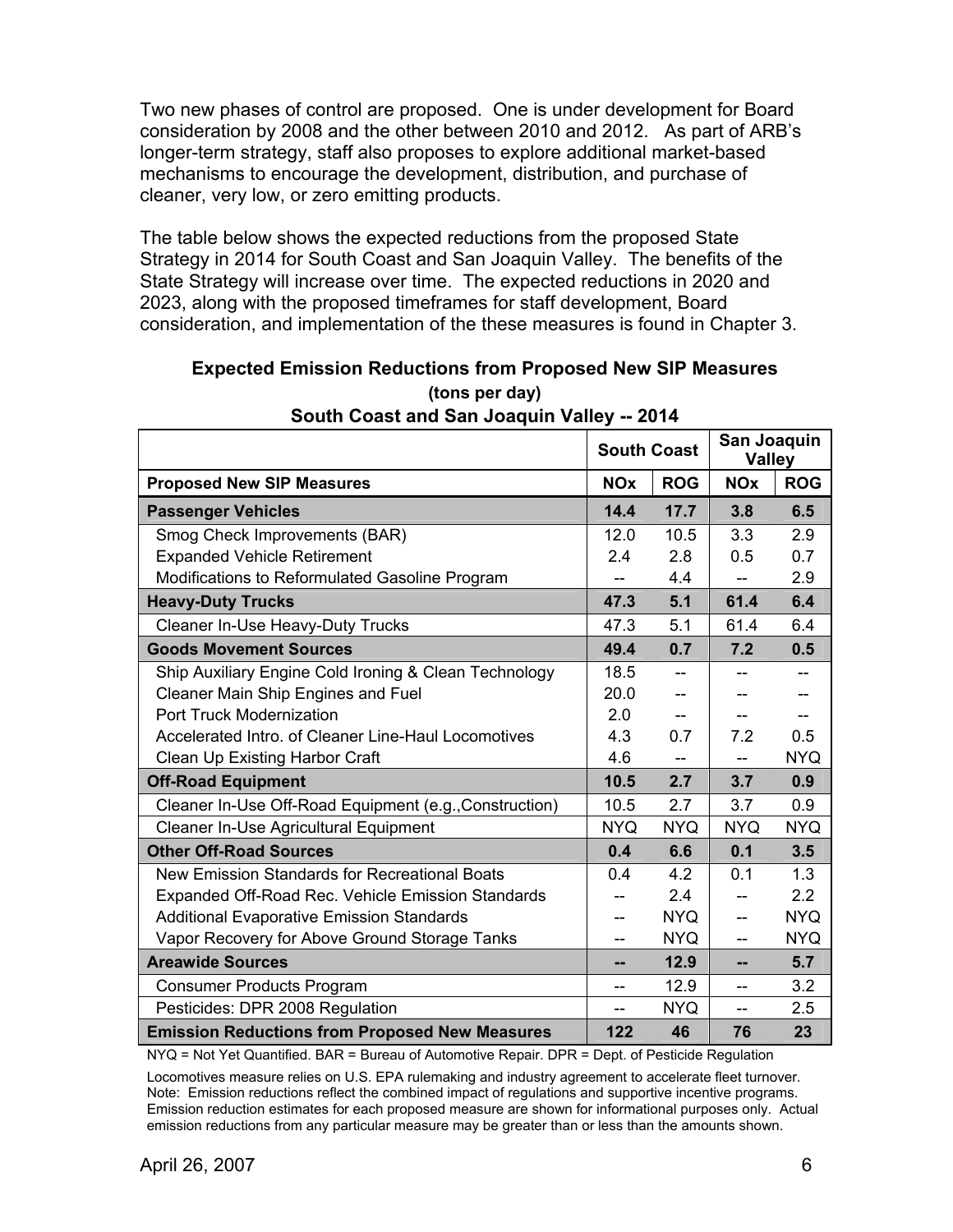#### Major Issues

### Bump Up to "Extreme" for Ozone

There is concern that the proposed State Strategy does not provide sufficient emission reductions to show attainment of the ozone standard earlier than the deadlines proposed in the South Coast and San Joaquin Valley SIPs. Both ozone SIPs propose an "extreme" classification for the 8-hour ozone standard which sets an attainment deadline of 2024. Under the federal Clean Air Act, the extreme classification carries with it an ability to rely on as yet undefined new technologies where necessary (section 182(e)(5)).

Both regions were previously classified as "extreme" for the 1-hour ozone standard based on the severity of their ozone problem. With the transition to the more stringent 8-hour standard, these districts were classified as severe-17, with an attainment deadline of 2021 (South Coast), and serious, with an attainment deadline of 2013 (San Joaquin Valley), based solely on their ambient concentrations of ozone. In reality, both districts need more time to accomplish the substantial emission reductions required for attainment.

Air districts have the ability to request a reclassification, and in the case of a request to reclassify to "extreme," U.S. EPA must grant the request. Since such a request frames a district's attainment demonstration, ARB must also accept the reclassification request unless the Board rejects a district SIP as inconsistent with federal requirements.

The proposed reclassifications raise the issue of how the 2024 attainment deadline will affect air quality progress and the health impacts of air pollution in these regions. This is a very real concern. Accordingly, in the SIP development process considerable effort was devoted to assessing whether these bump-ups could be avoided.

ARB staff considered whether existing technologies, if applied across the board to all mobile and stationary sources, could achieve the necessary emission reductions to attain sooner. Unlike rulemaking processes, this analysis was performed for SIP development purposes without considering cost as a constraint.

The analysis showed that all diesel fleets would need to turn over to the newest engine standards that phase in between 2010 and 2017, all passenger vehicles would need to be no older than 10 years, and substantial additional reductions would be needed from new technologies for both mobile and stationary sources. The only other potential option for fully achieving the remaining reductions would be to constrain growth, business operations, and personal travel. Absent policy decisions to impose such restrictions, ARB staff believes it is necessary to make use of the new technology provision of the Clean Air Act. For the San Joaquin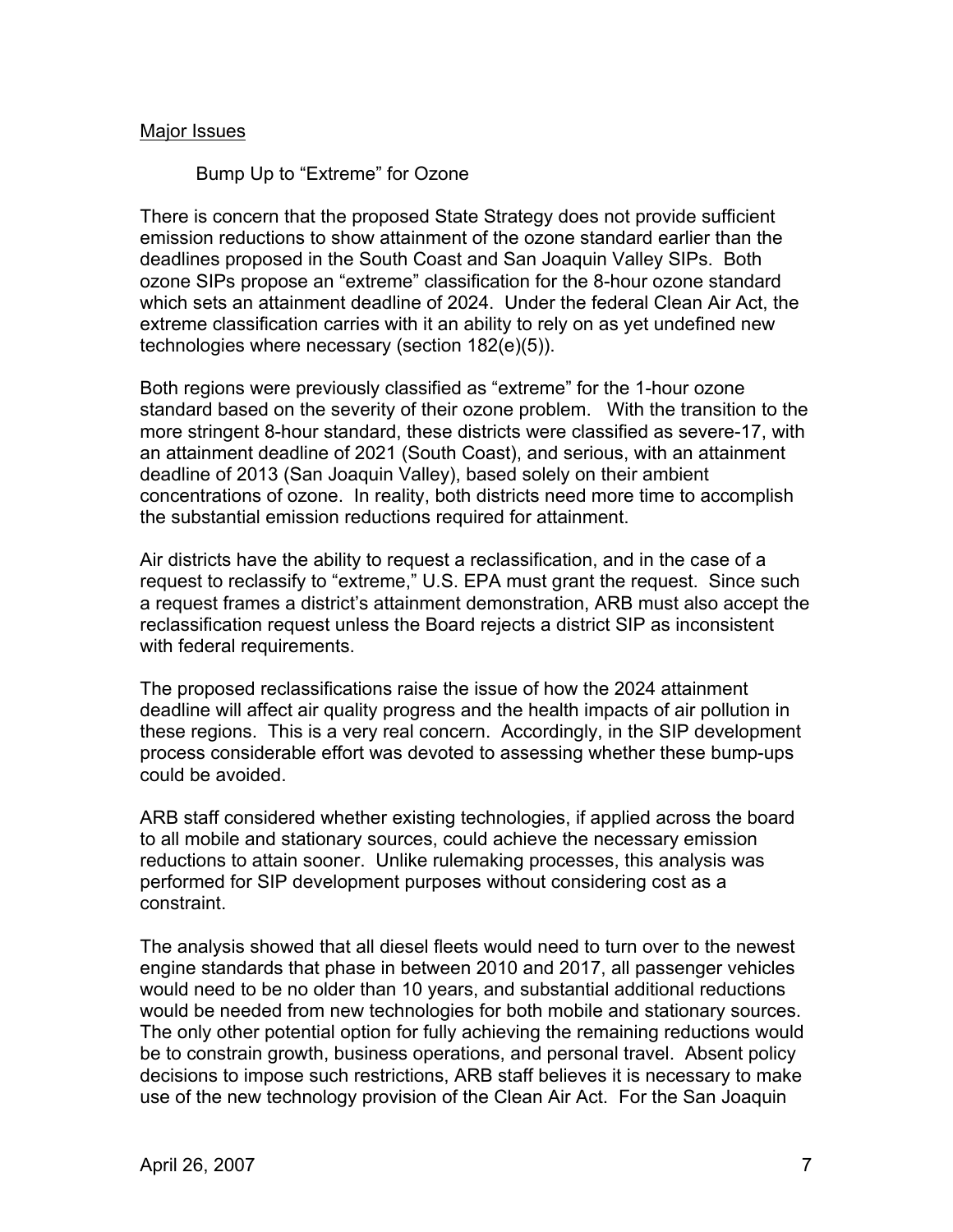Valley, about 10 percent of the necessary reductions would fall in this category. For the South Coast, it would be about 25 percent of the necessary reductions.

To address concerns about delays in attainment, ARB staff proposes to continue to identify and pursue additional actions that would further accelerate air quality progress. While it is unlikely that the entire ozone attainment gap will be filled without new technology, staff believes additional progress could be made if, for example, more incentive funds became available. Also, as regions move closer to attainment, episodic "spare the air" type programs may be able to provide the final increment of reductions needed a few days per year. Public education and outreach to encourage voluntary actions have historically been key elements of these programs.

South Coast PM2.5 SIP

How the SIP should address the PM2.5 attainment challenge in the South Coast continues to be controversial. The proposed State Strategy along with district measures leaves an emission reduction gap in the South Coast's proposed attainment demonstration of about 70 tons per day of NOx in 2014. The South Coast air district staff has identified a set of measures -- mobile source NOx measures -- for ARB to adopt to close the gap. This would be above and beyond the 451 tons per day of NOx reductions in the proposed State Strategy. ARB staff believes the District's suggested mobile source measures are not feasible without billions of dollars of unidentified subsidies to expedite the introduction of the newer, cleaner diesel vehicles and equipment.

ARB technical staff has reviewed South Coast's proposed PM2.5 attainment demonstration and identified additional local measures to reduce directly emitted particulate matter. ARB staff believes these measures can bridge the gap and achieve the standard by 2014. These measures would reduce emissions from residential wood smoke, restaurant cooking, and dust-generating activities. The ARB staff's analysis and the peer review of the staff methodology are discussed in Chapter 4.

It is important to recognize that the projected gap in reductions is based on a modeling assessment that is more pessimistic than the measured air quality trend. Between 2001 and 2006, the measured PM2.5 annual average dropped from 30 to just over 20 ug/ $m^3$  consistent with the downward emissions trend. If that trend continues, the emission reductions in the proposed State Strategy will be sufficient for attainment. The South Coast predicts that with ARB staff's proposed State Strategy, the highest remaining concentration in 2014 would 15.7 ug/m<sup>3</sup> -- less than one microgram above the 15 ug/m<sup>3</sup> standard. Even if that modeling is correct, ARB's alternative attainment strategy would close that gap.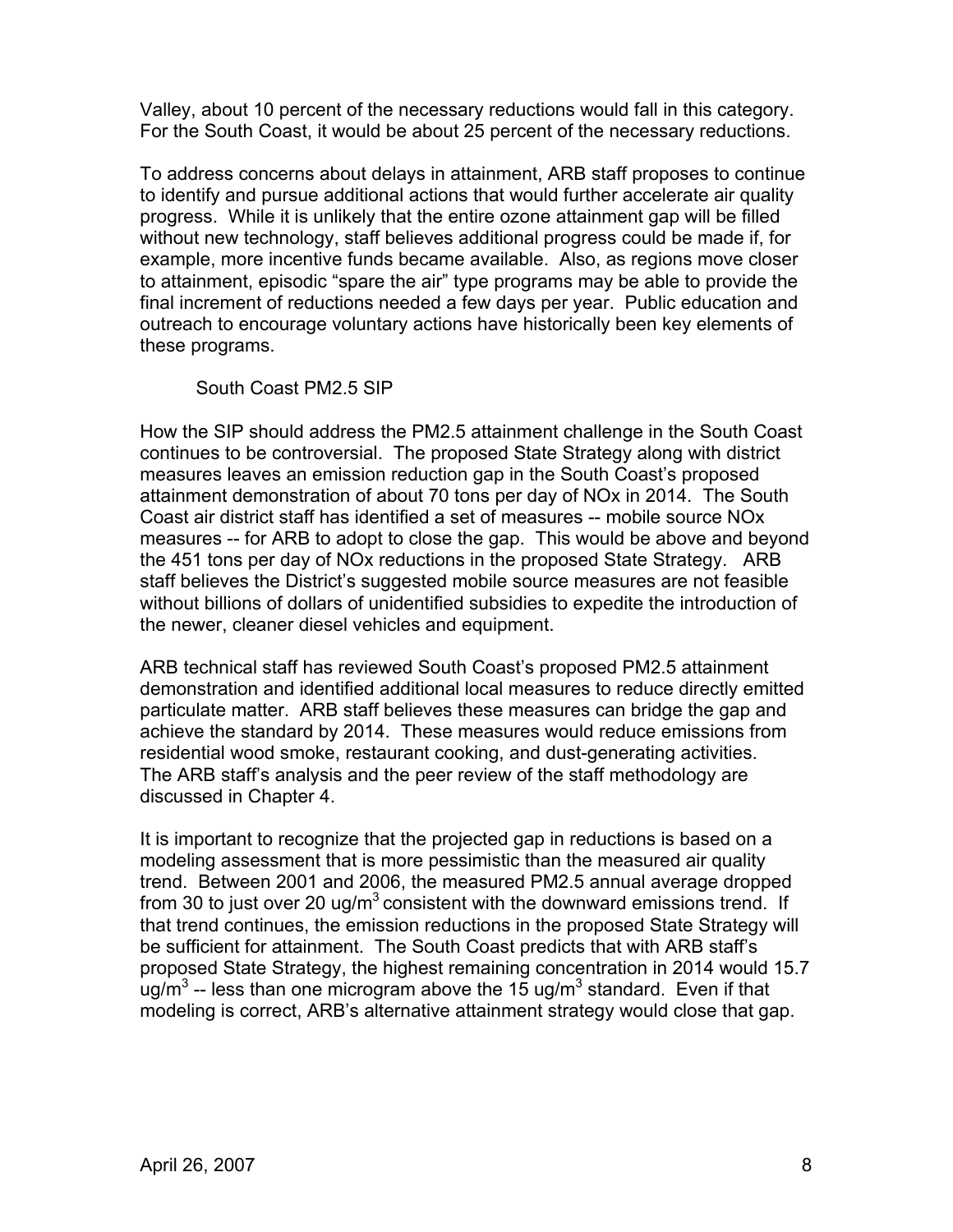

In light of the measured PM2.5 progress over the past 15 years, and the magnitude of the new emission reductions that will occur, ARB staff believes that the South Coast will attain the PM2.5 standard by 2015 with the mobile source measures in the proposed State Strategy. Nonetheless, to be health protective and meet U.S. EPA SIP modeling requirements, staff believes that additional feasible measures should be pursued. Using the South Coast model, ARB staff found that the proposed local measures for residential wood smoke, restaurant cooking, and fugitive dust would close the apparent gap.

# Proposed Action

Staff is recommending that the Board adopt the proposed State Strategy to meet both ozone and PM2.5 attainment needs in the South Coast Air Quality Management District and the San Joaquin Valley Air Pollution Control District at ARB's June 21-22, 2007 public meeting. The State Strategy, in combination with near-term local air district measures, must meet the emission reduction target in each region's attainment demonstration.

The sequence of public meetings to consider the various SIP elements is:

- April 30, 2007 San Joaquin Valley Air Pollution Control District Governing Board consideration of the San Joaquin Valley Ozone Plan.
- June 1, 2007 (tentative) South Coast Air Quality Management District Governing Board consideration of the South Coast Air Quality Management Plan.
- June 14, 2007 ARB consideration of San Joaquin Valley Ozone Plan.
- June 21-22, 2007 ARB consideration of the proposed State Strategy and South Coast District Air Quality Management Plan for ozone and PM2.5.
- April 2008 Completion of San Joaquin Valley PM2.5 SIP.